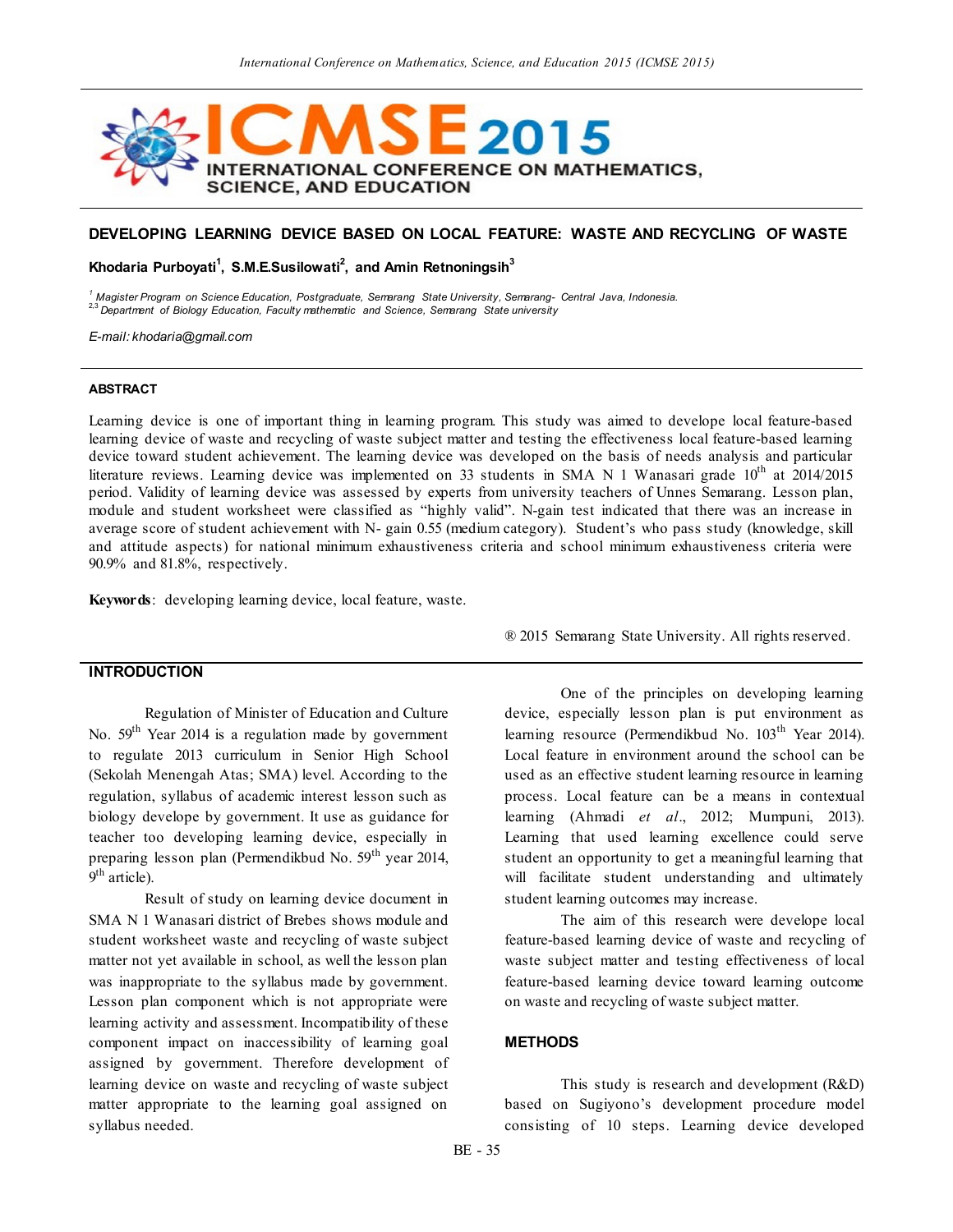consisting RPP, modules, and worksheets. Subjects in this study were students of class X SMA N 1 Wanasari, Brebes the academic year 2014/2015. Small-scale subject using six students to know legibility modules and worksheets. Large-scale subject using the XMIA2 class consisting of 33 students to test the effectiveness of learning device. Testing the effectiveness of learning device use experiment method, one group pre-test-posttest design. Data collected in the study include: data learning device on the waste and recycling of waste subject matter in class X SMA N 1 Wanasari used as a needs analysis, the data validity of learning devices based local feature by experts, the data legibility of modules and worksheets, as well as learning outcomes data aspects knowledge, skills and attitudes.

Data collecting technique used was documentation, questionnaire and observation. Data analysis used including: descriptive and qualitative analysis of learning device in SMA N 1 Wanasari, descriptive percentage of validity and learning exhaustiveness on knowledge aspect, skill and attitude, descriptive and quantitative analysis on module legibility and student worksheet as well N-gain test to analyze learning outcomes enhancement. Indicator of the success

of local featured-based learning device efectiveness determined by two criteria namely 80% student pass the study and there is learning outcome enhancement stand in medium category.

### **RESULT AND DISCUSSION**

Results from this research development is the learning device based on local feature consisting of lesson plan, modules and worksheets. Learning device developed by integrating the local feature as a source of learning, using learning model based on project, utilizing IT, implementing assessment learning outcome authentically and learning activities which is centered on students. The device is validated by experts before being implemented in learning.

Results of the validation of learning device based on the local feature shows that lesson plan, modules, and worksheets are obtaining the percentage of  $\geq$  85% with very valid criteria so that the device is feasible to utilize (Figure 1). Legibility test results on a small scale also shows that the results of the development of modules and worksheets have high legibility criteria.



**Figure 1.** Recapitulation Validity of Learning Device Based on Local Feature

The results of the implementation of learning device based on local feature in large scale trials prove the effectiveness of the learning achievement outcomes in the aspect of knowledge, skills and attitudes. The effectiveness is evidenced by the number of students who

have passed the study more than 80% (Figure 2). N-gain test results also show there is a satisfy increase in learning outcomes with the medium category (Table 1).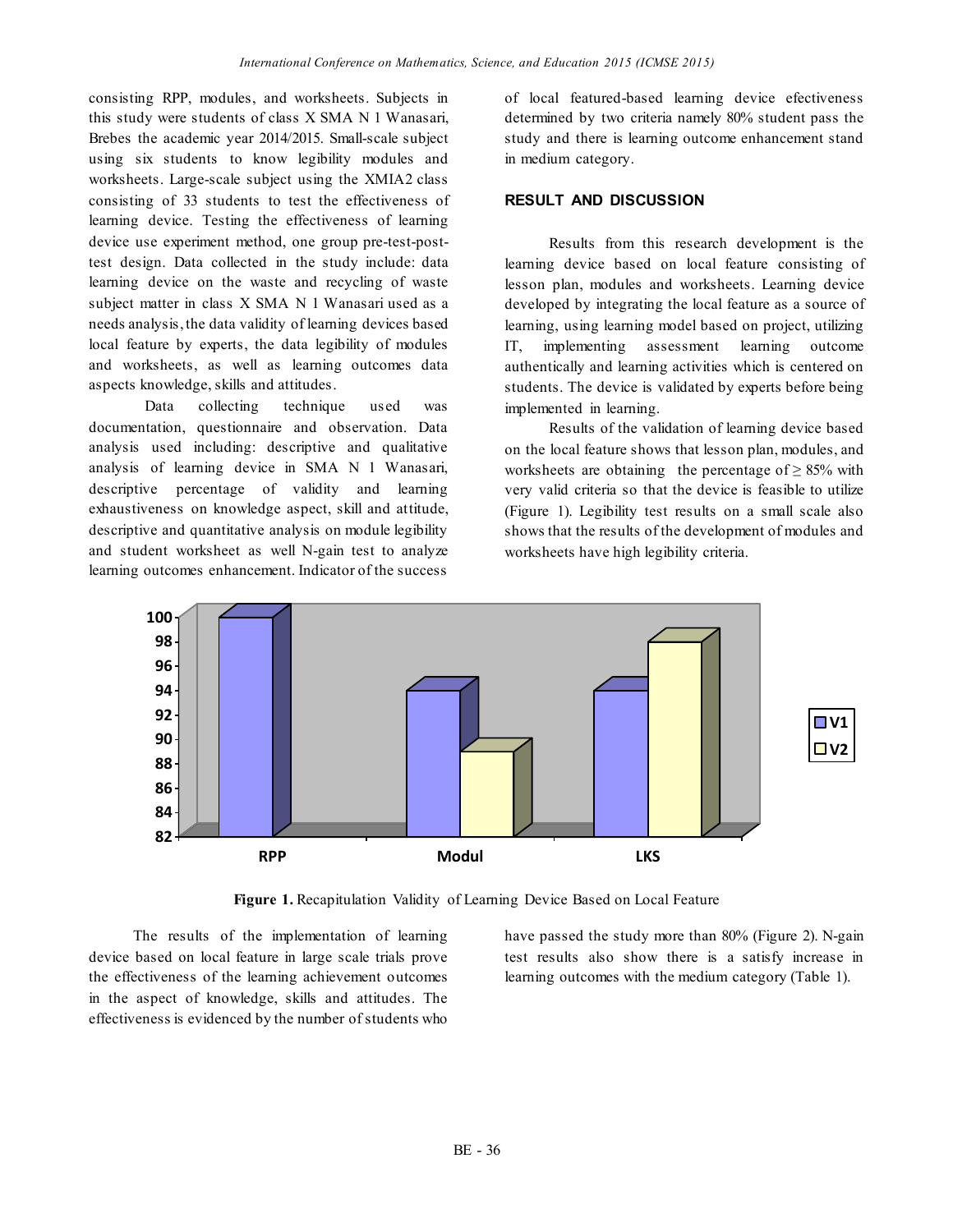



|  |  |  |  |  | Table 1. Value of N-gain the Knowledge Aspect of Learning Outcomes |  |  |  |  |
|--|--|--|--|--|--------------------------------------------------------------------|--|--|--|--|
|--|--|--|--|--|--------------------------------------------------------------------|--|--|--|--|

|           | Table 1. Value of N-gain the Knowledge Aspect of Learning Outcomes<br>Mean<br>N-gain<br>Category |      |        |  |  |  |
|-----------|--------------------------------------------------------------------------------------------------|------|--------|--|--|--|
|           |                                                                                                  |      |        |  |  |  |
| Pre-test  | 2.0218                                                                                           | 0.55 | Sedang |  |  |  |
| Post-test | 3.1103                                                                                           |      |        |  |  |  |
|           |                                                                                                  |      |        |  |  |  |

The learning device based on local feature to the acquisition of learning outcomes because it is designed with learning activities which are centered on students (student centered learning). According to Bekele and Kassahun (2010) learning progress centered on student is the learning which invites students to learn by doing and put the teacher's role as a facilitator. Ahn & Mary (2011) stated that student centered to learn by doing would be increasing students' cognitive and metacognitive.

The learning device based on the local feature is also designed with learning activities that newfangled by Project-Based Learning (PJBL). The learning activities make students active and gain experience impacting directly so effected to the achievement of KKM on knowledge, attitudes, and skills aspects. These results are in accordance with the opinion of Sudjana (2010) that the active learning, students have intellectual engagement (cognitive), emotional (affective), and physical involvement (psychomotor).

The outcome of learning achievement in this study is also caused by the learning device which are

contextually and meaningful. Utilizing wasted union as a developed to provide a learning circumstances source of learning makes developed learning device can provide contextual learning atmosphere. Students in learning not only invited to study an abstract theory, but students are invited to connect a theory that they learned in their real life in term of creating a meaningful learning. Such this kind of learning can help students understand and remember the theory that have an ultimate impact on improving learning outcomes.

> The achievement of learning outcome from three aspects (knowledge, skills, and attitude) in this study also influenced by modules and worksheets utilizing. Using modules and worksheets encourages student to be involved actively in learning process it selves.

> On learning outcomes for skill aspect, there are two kinds of skills are assessed, the skills to make products and skills of communicating products. The analysis showed that the average value for the skills to communicate the results of the product is higher than the skills of making products (Table 2).

| Skills aspect  | Group |      |      |      |      |          |       | <b>Mean</b>     |
|----------------|-------|------|------|------|------|----------|-------|-----------------|
|                |       | п    |      |      |      | Vl       |       |                 |
| Making product | 3.52  | 2,68 | 3,00 | 3,00 | 3,20 | 00,<br>4 | 19.40 | $\sim$<br>ر ∠ د |

**Table 2**. Details of Skills Assessment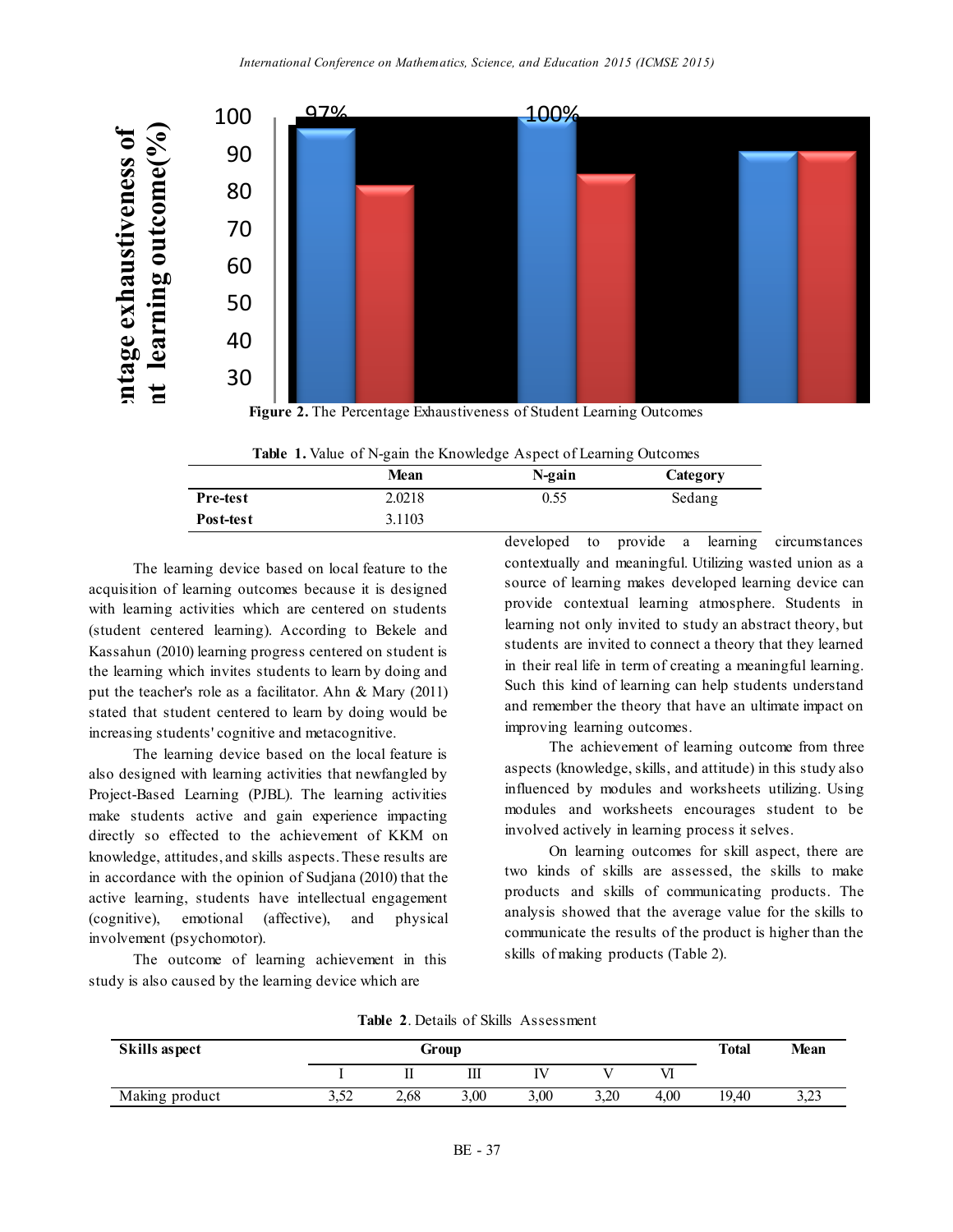| Communicate the results of<br>product | 3.48 | 3.48 | 2.96 | 3.76 | 3.52 | 4.00 | 21.20 | 3,53 |
|---------------------------------------|------|------|------|------|------|------|-------|------|
| Total                                 | 7.00 | 6.16 | 5.96 | 6.76 | 6.72 | 8.00 |       |      |
| Skills scores                         | 3,50 | 3.08 | 2.98 | 3.38 | 3.36 | 4.00 |       |      |

Winkel (1996) states that the psychomotor skills are influenced by knowledge. Making skills require knowledge of products that are more complex than communicating skills. Skills communicate the results of the product only requires students to express what has been done, so students only requires factual knowledge while the skills to make products requiring procedural knowledge. According Munzenmaier & Nancy (2013), the dimensions of factual knowledge is low-level dimension while the procedural dimension is the dimension of high level before they reach the highest realm of metacognitive. The level of knowledge dimension of higher procedural difficulties caused students to achieve skills to make products that values

the skills to make the product is lower than the skill to communicate the results of the product.

Results of the average value of the skills to make an inferior product it may be caused by because these skills requires high creativity and the students have not been trained in making products designed. Results of study on attitudes aspect consists of six aspects of attitude. Implementation learning device based on local feature shows that only in the aspect of responsibility, perseverance, cooperation and caring environment achieved by students with a score  $\geq$  3, while the brave and courteous attitude aspect in asking questions/ arguments, critical thought and scientific are still many students who have not achieving  $\geq$  3 (Table 3).

#### **Table 3.** Details the Attitude Aspect Assessment

| Atittudes aspect                                    |  | Frequency of students who get score: | <b>Total</b> |    |    |
|-----------------------------------------------------|--|--------------------------------------|--------------|----|----|
|                                                     |  |                                      |              |    |    |
| Caring environment                                  |  |                                      | 14           |    |    |
| Brave and courteous in asking questions/arguments - |  |                                      |              |    | 33 |
| Critical thought and scientific                     |  | 19                                   |              |    |    |
| Perseverance                                        |  |                                      |              | 30 |    |
| Responsibility                                      |  |                                      |              |    | 33 |
| Cooperation                                         |  |                                      |              |    |    |

The formation of responsibility, diligence, and cooperation attitude on students installed because in learning activities the make a products in a group. Group learning activities that lead students to work together to achieve the same goal of completing the recycling of wasteof waste products. The achievement of brave and courteous attitude in asking the question/argument, critical thought and scientific attitude still not maximum because students are not accustomed to ask and argue critically and scientifically so that the attitude is not maximized.

#### **CONCLUSION**

Learning device developed by integrating the local feature as a source of learning, using learning model based on project, utilizing IT, implementing assessment learning outcome authentically and learning activities which is centered on students. Learning device based on local feature development results expressed very valid by education experts and proven to be

effective against the learning outcomes aspects of knowledge, skills and attitudes.

# **REFFERENCES**

- Ahmadi, I. Amri, S & Elisah, T. 2012. *Mengembangkan Pendidikan Berbasis Keunggulan Lokal*. Jakarta: Hasil Pustaka.
- Ahn, R & Mary, C. 2011. Student-Centered Pedagogy: Co-Construction of Knowledge through Student- Generated Midtem Exams. *International Journal of Teaching and Learning in Higherer Education*. 23(2): 269-281.
- Bekele, A. & Kassahun, M. 2010. Enactment of Student-Centered Approach in Teaching Mathematics and Natural Sciences: The Case of Selected General Secondary Schools in Jimma Zone. Ethiopia. *Ethiopia Journal of Education & Sciences.* 5(2): 29-49

BE - 38